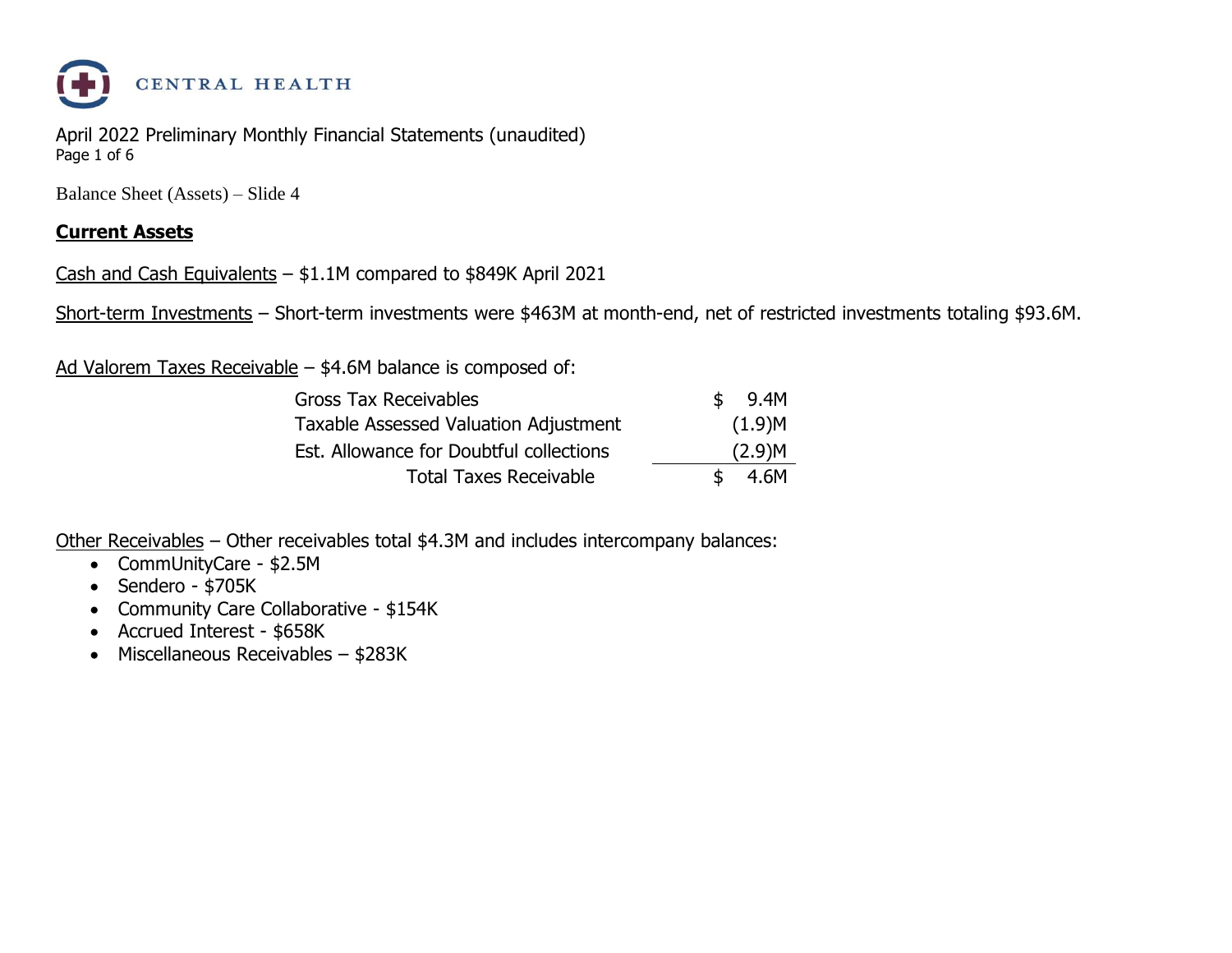

April 2022 Preliminary Monthly Financial Statements (unaudited) Page 2 of 6

Balance Sheet (Assets) – Slide 4 (continued)

Prepaid Expenses – \$805K balance composed of:

- Prepaid Insurance \$224K
- TCAD Appraisal Fees \$188K
- ICC \$115K
- Software \$86K
- Deposits \$82K
- Memberships \$64K
- JTT Equipment \$41K
- Prepaid Tax Collection Fees \$4K

#### **Total Current Assets – \$474M**

#### **Restricted Cash & Investments or Noncurrent**

Investments Restricted for Capital Acquisition – \$93.6M in securities and reserves restricted for capital acquisition.

Sendero Paid-in-Capital – \$71.0M (unchanged)

Working Capital Advance to CommUnityCare – \$4.0M (unchanged)

Sendero Surplus Debenture – \$37.1M (unchanged)

Restricted TCHD LPPF Cash & Investments - \$53.3M

Capital Assets – \$85M, net of accumulated depreciation

**Total Assets – \$818M**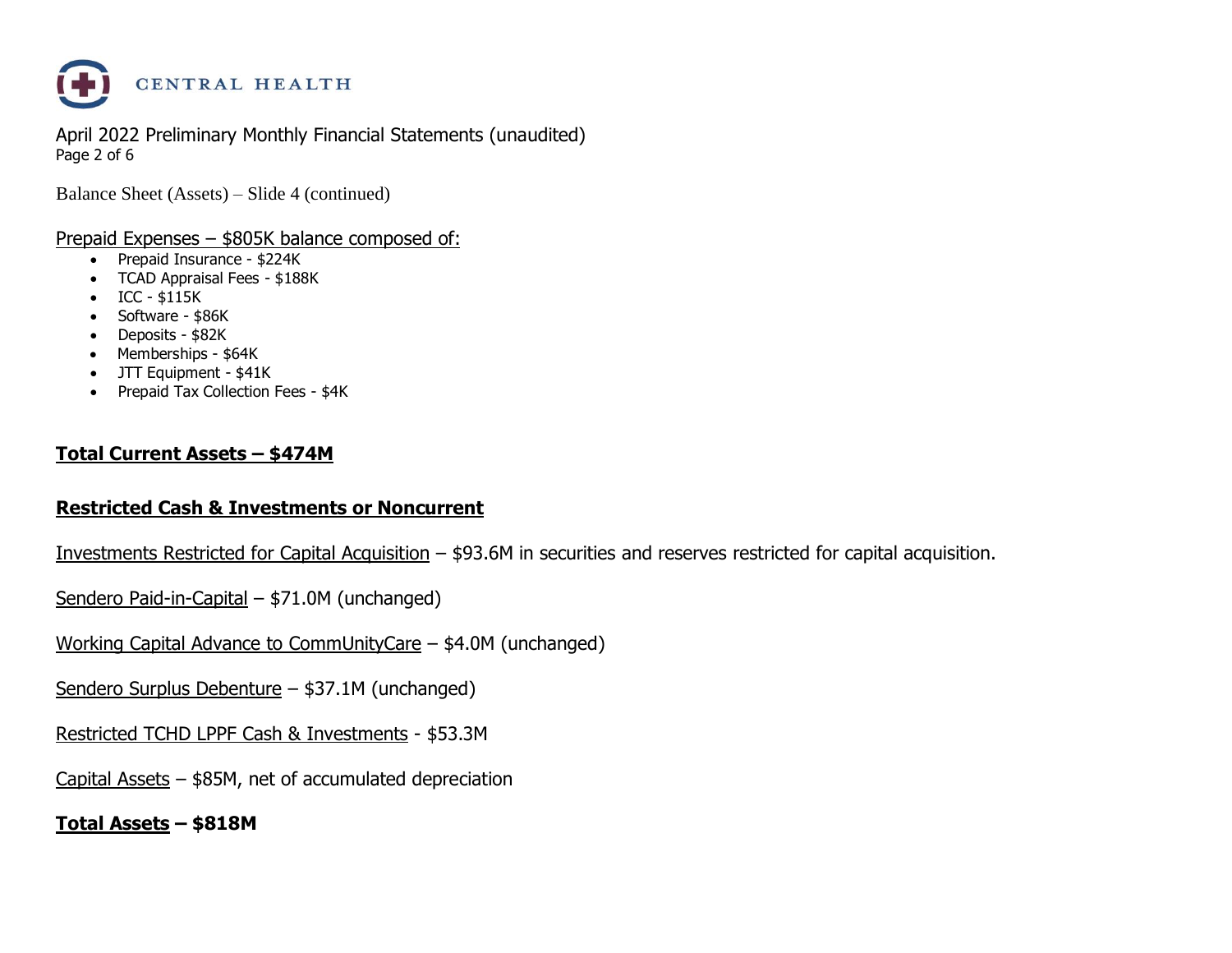

April 2022 Preliminary Monthly Financial Statements (unaudited) Page 3 of 6

#### **Current Liabilities** – Slide 5

Accounts Payable – Major components of the \$6.1M balance are:

- \$5.0M estimated IBNR for healthcare services.
- \$1.1M vendor invoices due.

Salaries and Benefits Payable – \$1.8M balance is comprised of the accrued liability for salary costs unpaid at month-end, the value of accrued personal time off.

Other Payables – \$2.2M Contract Liability and Tobacco Settlement.

Debt Service Payable, Short-Term – \$4.7M in Certificates of Obligation and Interest Payable for Series 2020 and 2021 Taxable and non-Taxable debt.

Deferred Tax Revenue - \$4M pending collection

#### **Total Current Liabilities – \$19M**

#### **Restricted or Noncurrent Liabilities**

Funds held for TCHD LPPF - \$53M receipts from participants in the LPPF.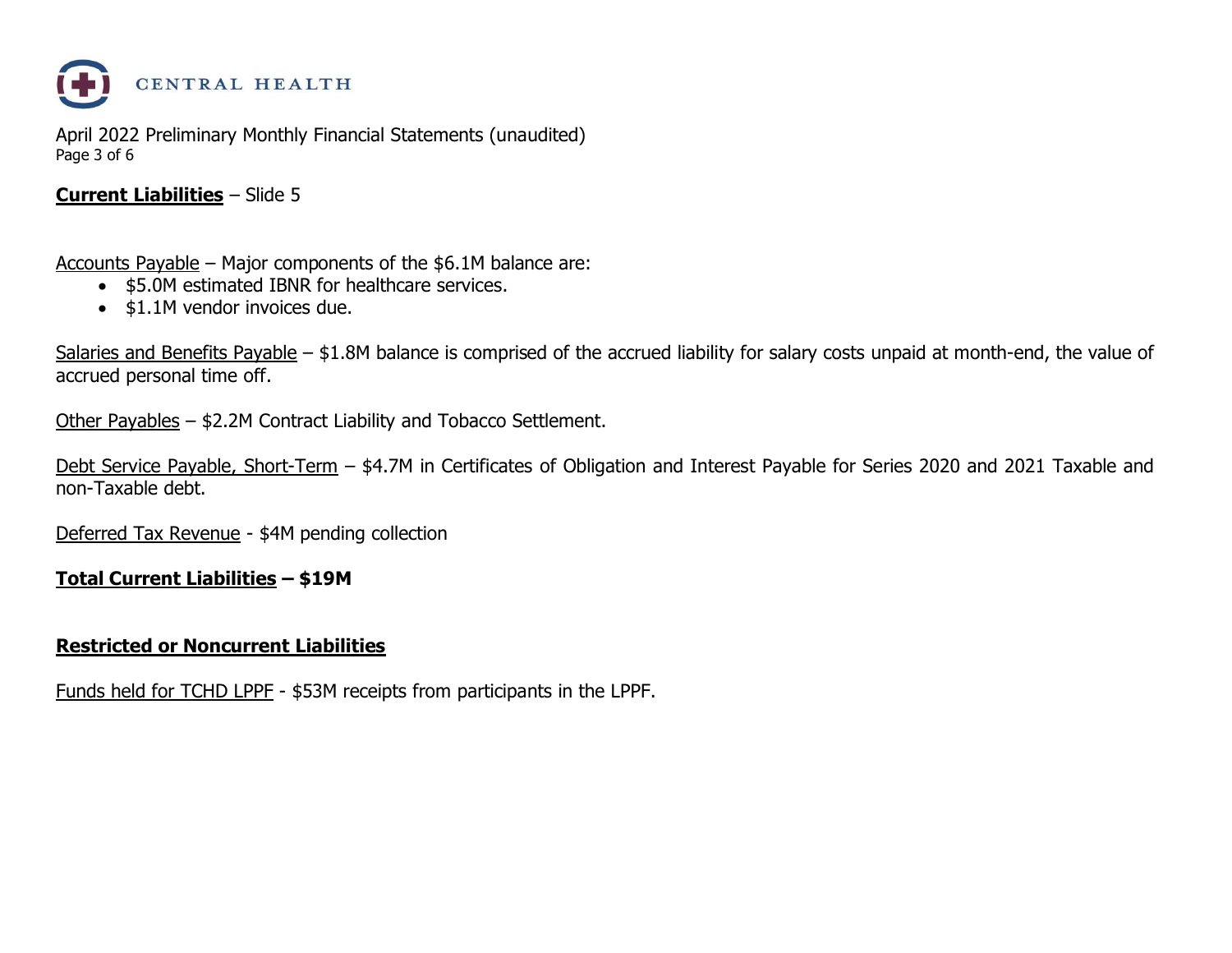

April 2022 Preliminary Monthly Financial Statements (unaudited) Page 4 of 6

Balance Sheet (Liabilities) – Slide 5 (continued)

Debt Service Payable, Long-Term – \$75.9M balance (unchanged):

|            | Series 2020                      | Series 2021                       |        |
|------------|----------------------------------|-----------------------------------|--------|
|            | General                          | Certificates of                   |        |
| Non-tax LT | <b>Obligation Bonds</b><br>3.7 M | <b>Obligation Bonds</b><br>12.7 M |        |
| Taxable LT |                                  | 57.4 M                            |        |
| Premium    |                                  | 2.1 M                             |        |
| Totals     | 3.7 <sub>M</sub>                 | 72.2 M                            | 75.9 M |

\$7.285M was originally issued in 2011 for the North Central clinic and refunded May 2020. \$72.9M was issued in 2021 for two clinics and an administration building. Annual payments are due on 3/1 for all Series.

#### **Total Restricted of Noncurrent Liabilities – \$129M**

#### **Total Liabilities – \$148M**

#### **Net Assets**

Unrestricted Net Assets – \$554M

Restricted Net Assets – \$56M

Investment in Capital Assets – \$60M

**Total Net Assets – \$670M Total Liabilities and Net Assets** – **\$818M**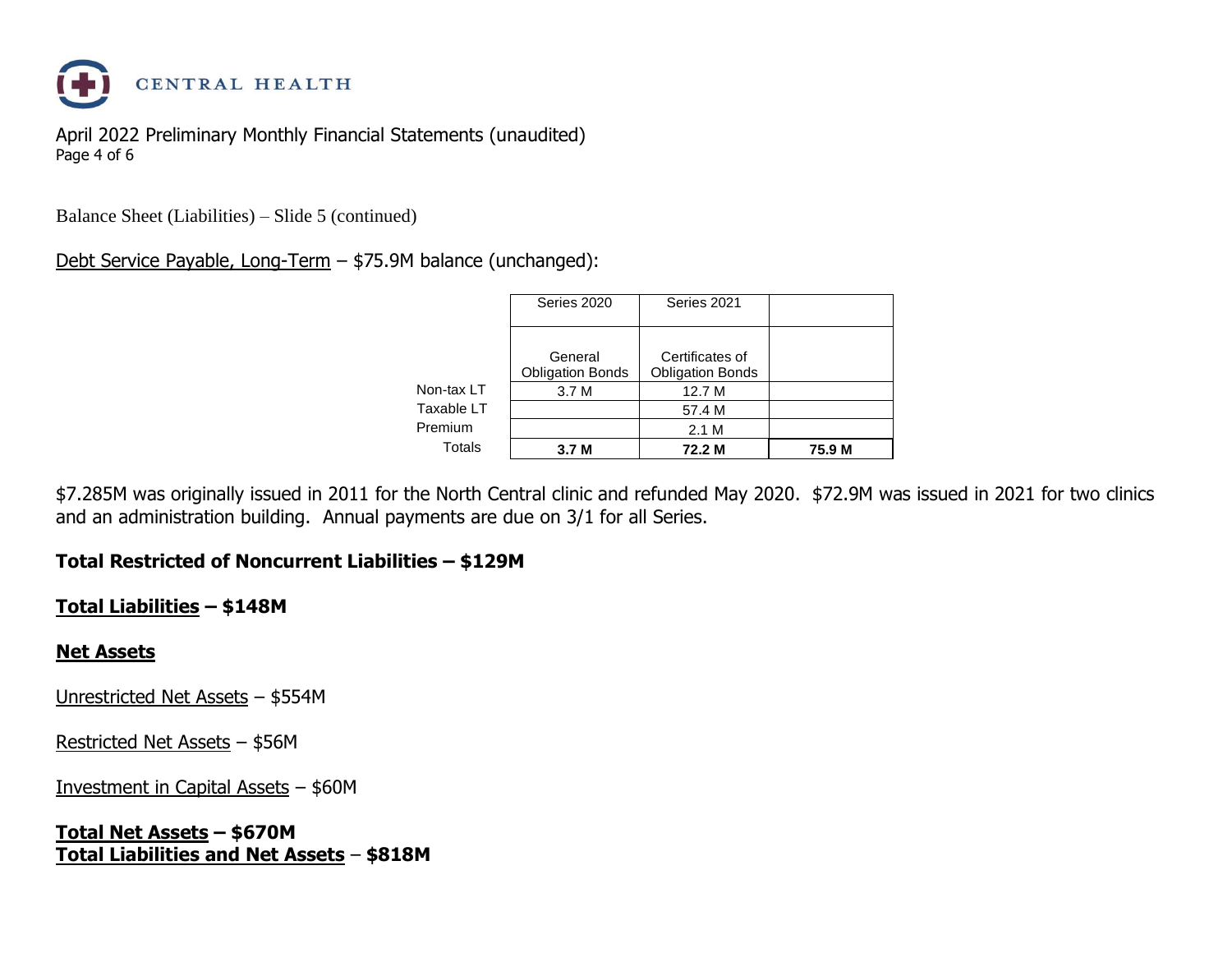

April 2022 Preliminary Monthly Financial Statements (unaudited) Page 5 of 6

#### **Sources and Uses Report** – Slide 6

April financials  $\rightarrow$  seven months, 58% of the fiscal year.

#### **Sources – Total \$6.0M for the month**

Property Tax Revenue – Net property tax revenue for the month was \$185K. Net revenue includes \$515K current month's collections; \$111K Penalties and Interest; and (\$441K) in adjustments for prior year delinquent taxes.

Lease Revenue – \$889K recorded for Seton and Hancock Clinic

Other Revenue – \$269K in monthly investment income

Tobacco Settlement Revenue - \$4.7M, \$1.7M over budget

#### **Uses of Funds – Total \$9.9M for the month**

Total Healthcare Delivery Program – Total healthcare delivery expenses were \$8.9M for the month and \$79M YTD compared to \$59M FY21 YTD.

Healthcare Delivery Budget includes funds for service expansion in Post-Acute Care \$2.1M, Primary & Specialty Care \$6.7M, and Community Health Care Initiatives \$875K

Administration Program – \$886K in expense for the month, which includes:

- Personnel costs \$472K
- Consulting services  $-$  \$7K
- Legal fees  $-$  \$241K
- Other general and administrative  $-$  \$166K

**Tax Collection Expenses** – \$97K for the month.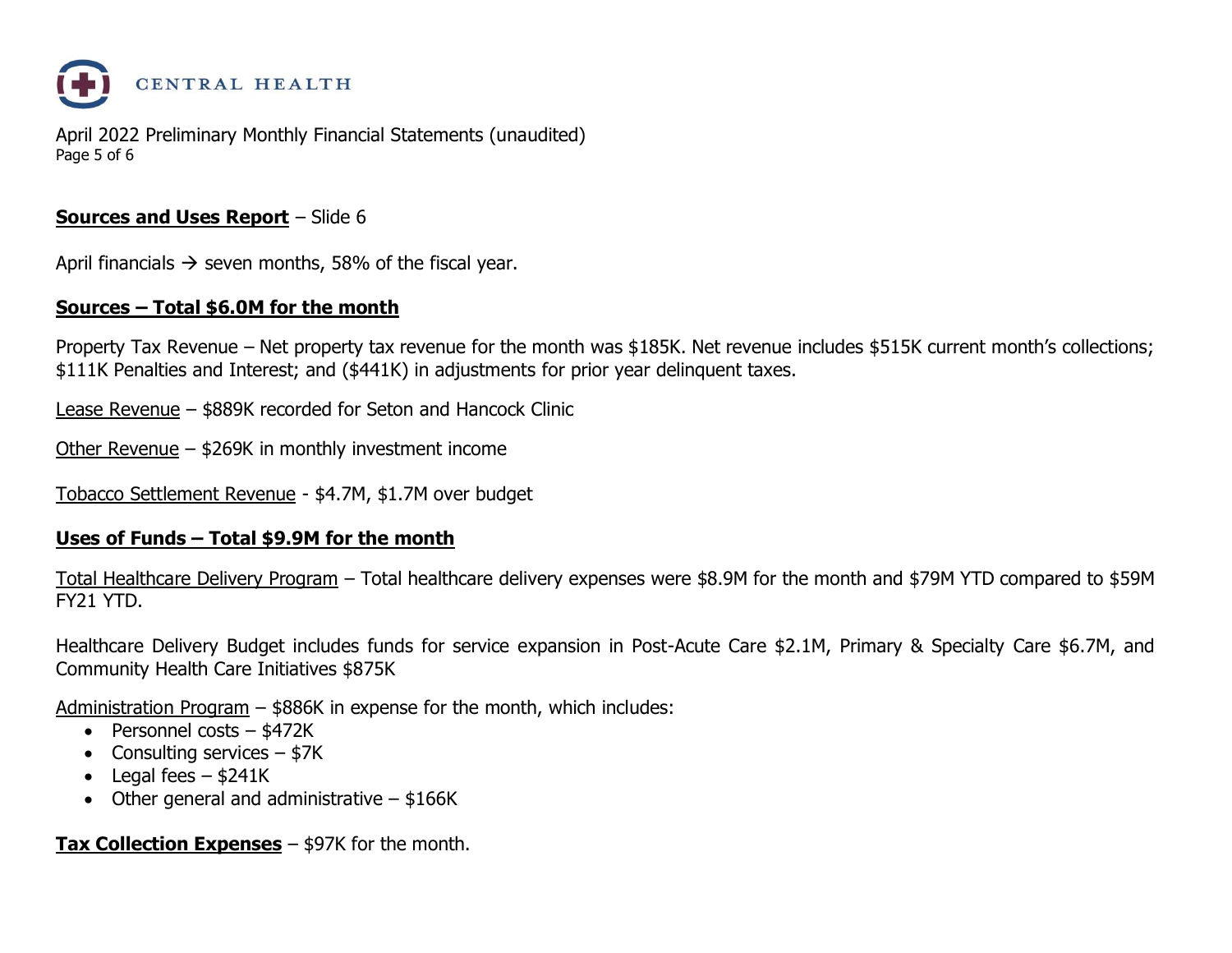

April 2022 Preliminary Monthly Financial Statements (unaudited) Page 6 of 6

**Excess Sources/(Uses)** – \$(3.9)M in April. Current YTD is \$423M compared to \$320M FY21 YTD.

#### **Healthcare Delivery Expense** – Slide 7

**Healthcare Delivery Expense** – Total \$8.9M April; \$79M YTD compared to \$59M FY21 YTD.

Intergovernmental Transfers ("IGT's") – YTD \$0M for DSRIP IGT compared to \$0M YTD last year for DSRIP IGT.

Healthcare Services – Healthcare delivery providers' expense for April totaled \$5.4M, which includes:

- Primary care \$4.0M
- Specialty Care Dental \$523K
- Specialty Care Behavioral Health \$9K
- Pharmacy \$824k
- All Other \$80K

ACA Premium Assist, Education, Enrollment – \$1.1M in expenses for the month; \$7.6M YTD compared to \$6.9M FY21 YTD

Healthcare Facilities and Campus Redevelopment - \$503K in expense for the month and \$2.4M YTD.

Healthcare Delivery Operating Cost – \$1.7M in expenses for the month and includes:

- Personnel costs \$1.2M
- Consulting Services  $(\$3)K$
- Legal Fees \$0K
- Other services and purchased goods \$579K

Debt, Reserves and Transfer – \$132k in Debt Service

**Total Healthcare Delivery** - for the month of April was \$8.9M.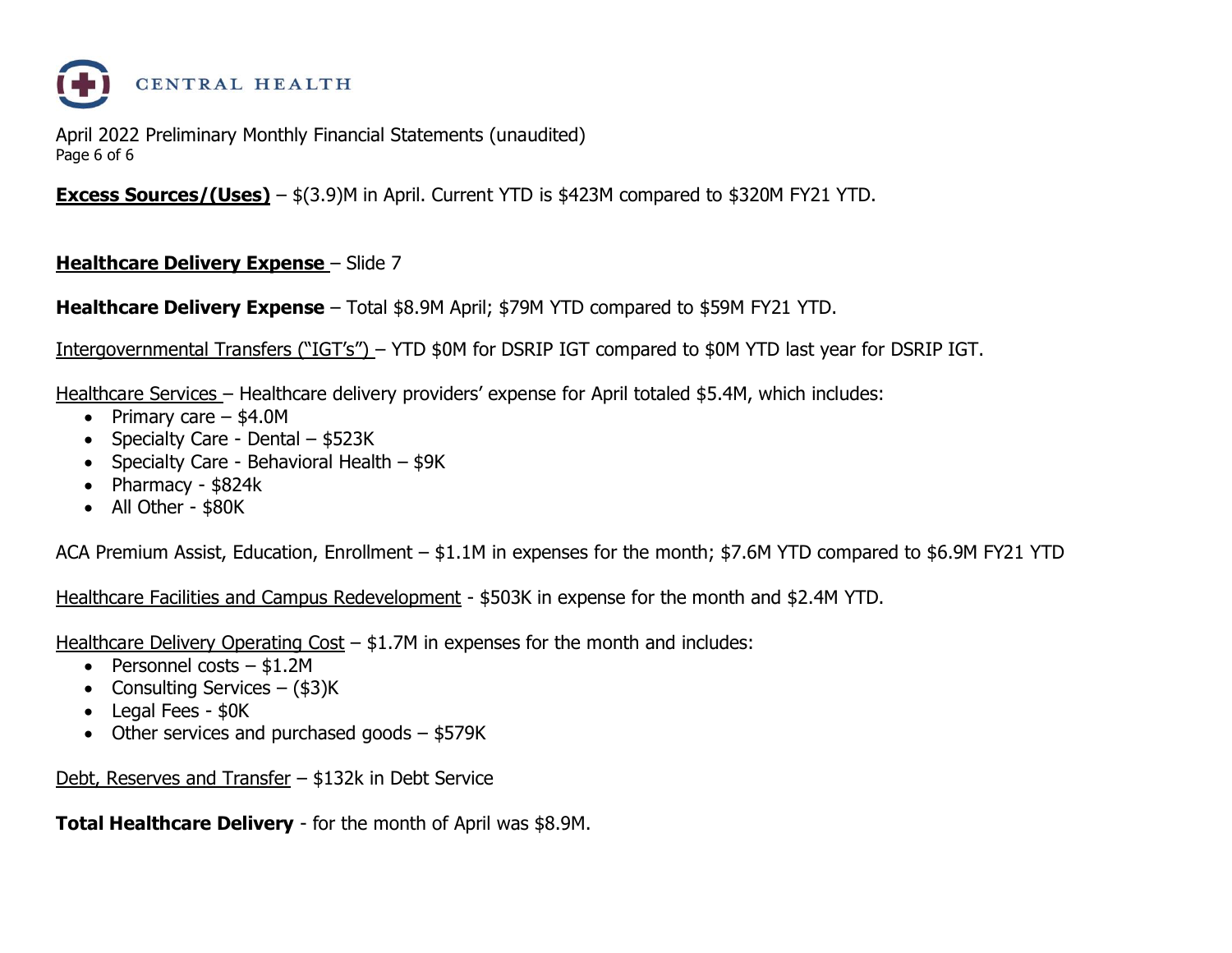

## Central Health

### Financial Statement Presentation

## FY 2022 – as of April 30, 2022 (Preliminary)

Central Health Board of Managers

May 25, 2022

Lisa Owens, Deputy CFO

Patti Bethke, Controller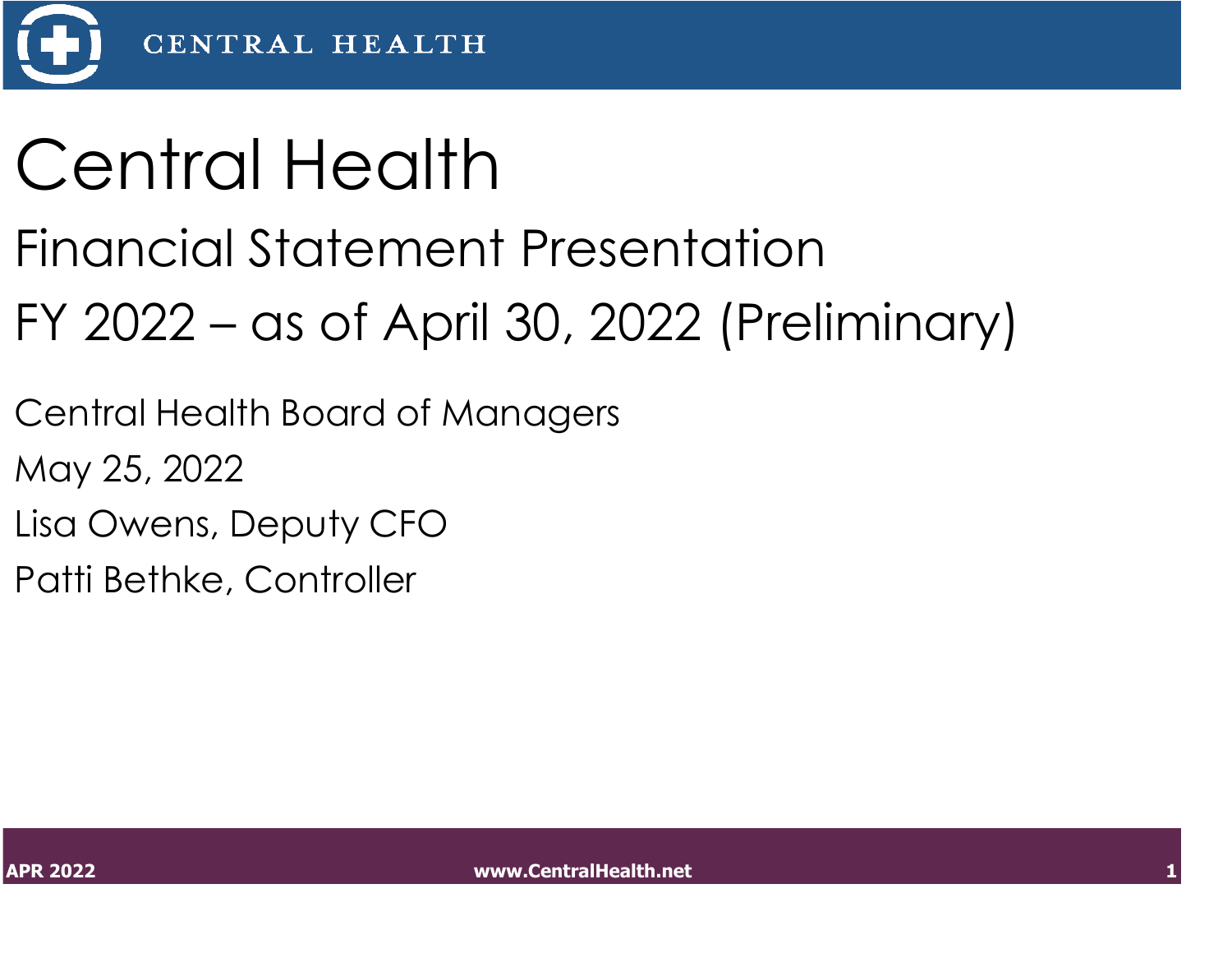

- Slide 2 Index
- Slide 3 Highlights
- Slide 4 Balance Sheet Assets
- Slide 5 Balance Sheet Liabilities & Net Assets
- Slide 6 Sources & Uses
- Slide 7 HCD Summary
- Slide 8 HCD Blank Page
- Slide 9 HCD Operating Cost
- Slide 10 HCD Primary Care
- Slide 11 HCD Specialty Care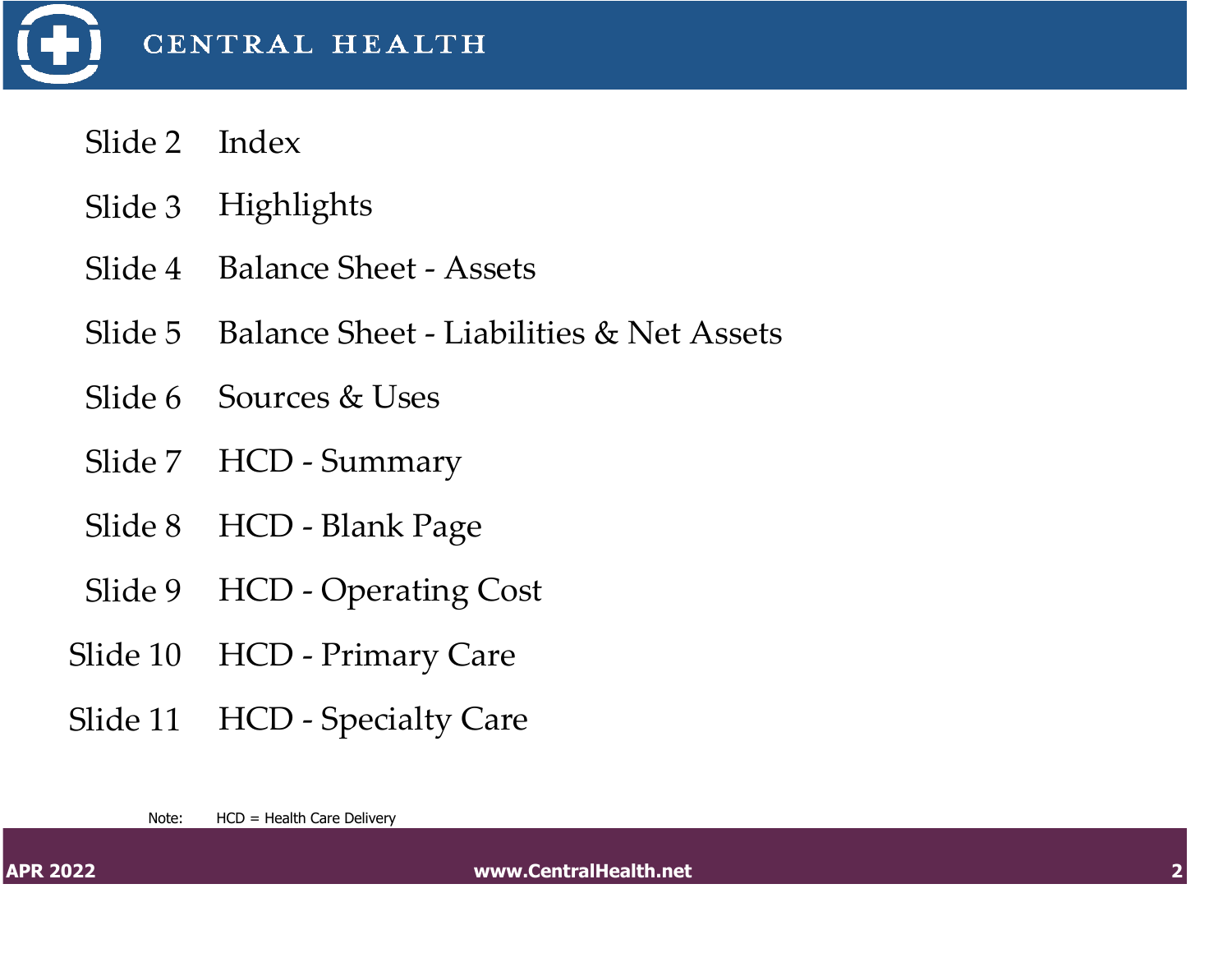

- Year-to-date through April collected net property tax revenue is \$260 million compared to \$236 million as of April 2021 representing 98.0% of the adjusted tax levy compared to 97.9% as of April 2021 .
- Healthcare Delivery is \$79 million for the seven months ending 4/30/2022.
- GAAP reporting Net Assets increased \$134 million year-over-year.
- TCHD LPPF total restricted balance of LPPF as of 4/30/2022 is \$53 million, subsequently IGT totaling \$52 million was transferred 5/06/2022.

GAAP: Generally Accepted Accounting Principles refer to a common set of accounting principles, standards, and procedures issued by the Financial Accounting Standards Board. GAAP primary focus is to improve clarity, consistency, and comparability of the communication of financial information.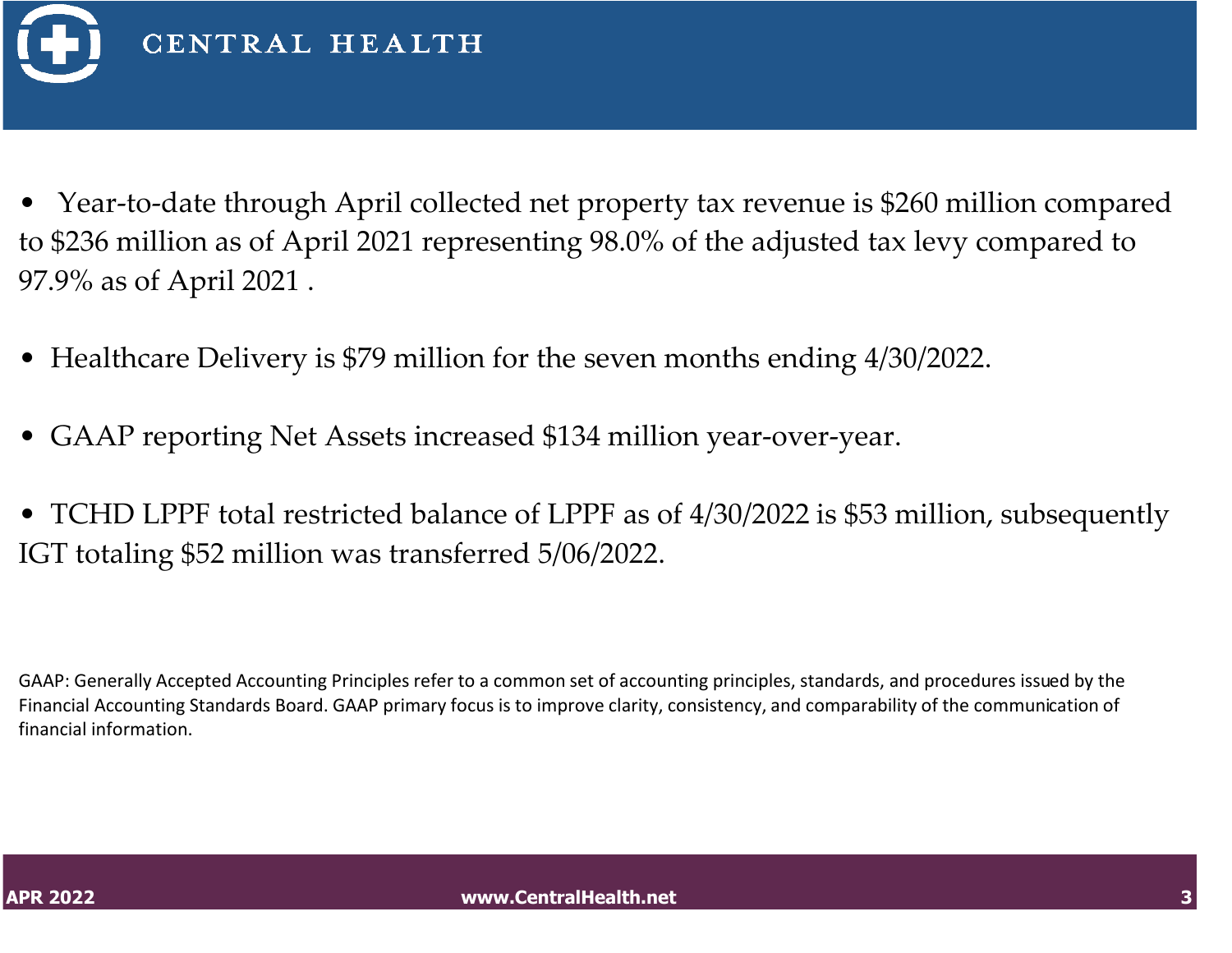

### CENTRAL HEALTH

|                                                     | Preliminary as |                 |
|-----------------------------------------------------|----------------|-----------------|
| <b>Assets</b>                                       | of 4/30/2022   | as of 4/30/2021 |
| <b>Current Assets</b>                               |                |                 |
| Cash and cash equivalents                           | 1,146,633      | 849,079         |
| Short-term investments                              | 463,070,379    | 359,531,227     |
| Ad valorem taxes receivable                         | 4,581,578      | 4,919,542       |
| Other receivables                                   | 4,305,476      | 2,960,437       |
| Prepaid expenses                                    | 804,652        | 602,019         |
| <b>Total Current Assets</b>                         | 473,908,719    | 368,862,304     |
| Restricted Cash and Investments or Noncurrent       |                |                 |
| Restricted for capital acquisition                  | 93,620,844     | 11,319,462      |
| Sendero paid-in-capital                             | 71,000,000     | 71,000,000      |
| Working capital advance to CommUnityCare            | 4,000,000      | 4,000,000       |
| Sendero Surplus Debenture                           | 37,083,000     | 37,083,000      |
| Restricted TCHD LPPF Cash & Investments             | 53,324,622     | 14,041,391      |
| Total Restricted Cash and Investments or Noncurrent | 259,028,467    | 137,443,853     |
| <b>Capital Assets</b>                               |                |                 |
| Land                                                | 26,372,222     | 13,425,967      |
| Buildings and improvements                          | 56,485,516     | 57,151,299      |
| Equipment and furniture                             | 17,795,921     | 9,870,147       |
| Capital Projects in progress                        | 12,333,615     | 7,937,076       |
| Less accumulated depreciation                       | (27, 913, 482) | (24, 622, 111)  |
| <b>Total Capital Assets</b>                         | 85,073,792     | 63,762,377      |
| <b>Total Assets</b>                                 | 818,010,977    | 570,068,534     |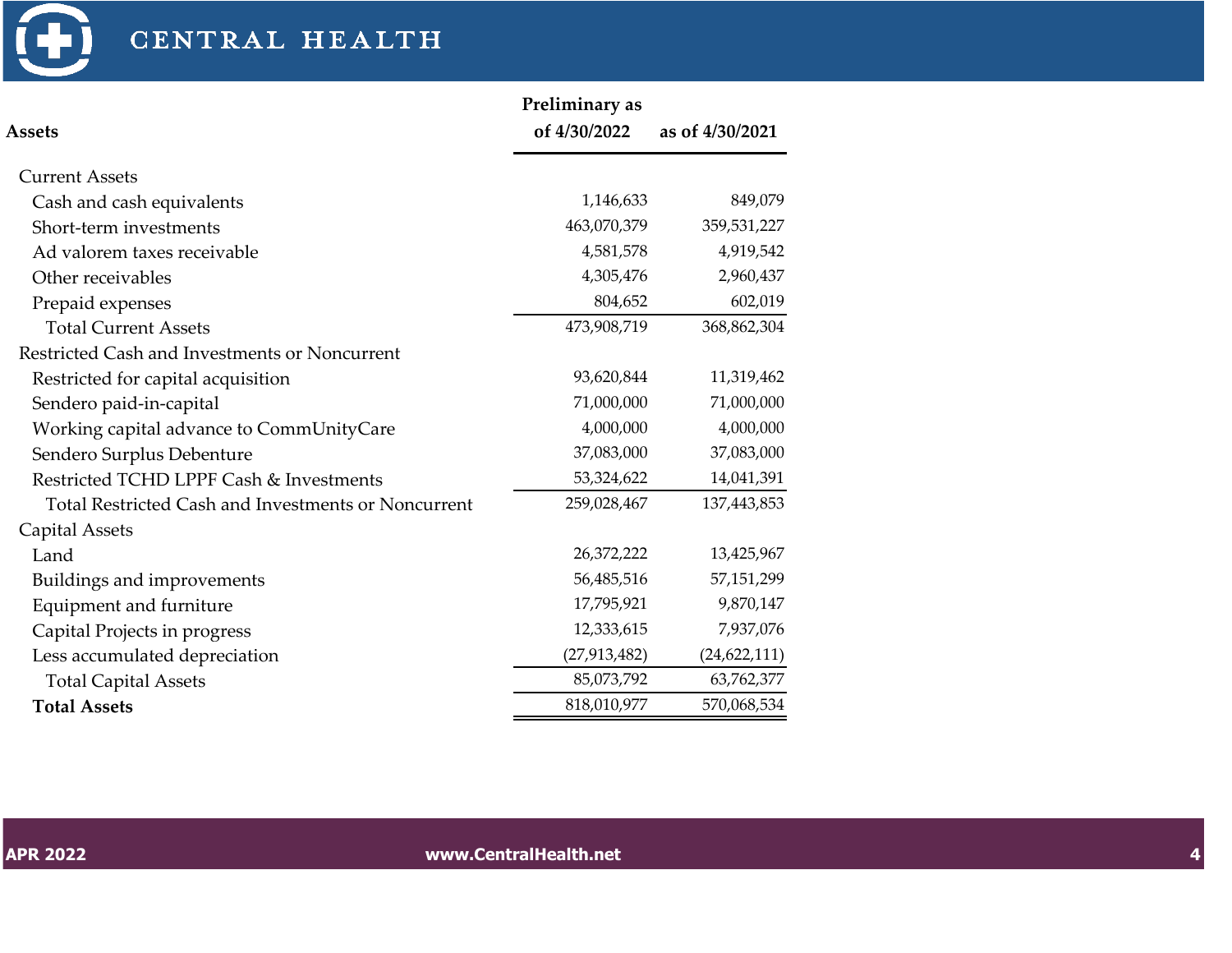

|                                                   | Preliminary |             |
|---------------------------------------------------|-------------|-------------|
|                                                   | as of       | as of       |
| <b>Liabilities</b>                                | 4/30/2022   | 4/30/2021   |
| <b>Current Liabilities</b>                        |             |             |
| Accounts payable                                  | 6,103,317   | 6,793,650   |
| Salaries and benefits payable                     | 1,755,904   | 1,612,600   |
| <b>Other Payables</b>                             | 2,245,508   | 1,761,626   |
| Debt service payable, short-term                  | 4,664,453   | 1,202,821   |
| Deferred tax revenue                              | 3,877,987   | 3,906,012   |
| <b>Total Current Liabilities</b>                  | 18,647,169  | 15,276,709  |
| Restricted or Noncurrent Liabilities              |             |             |
| Funds held for TCHD LPPF                          | 53,324,622  | 14,041,391  |
| Debt service payable, long-term                   | 75,855,773  | 4,915,000   |
| <b>Total Restricted of Noncurrent Liabilities</b> | 129,180,395 | 18,956,391  |
| <b>Total Liabilities</b>                          | 147,827,564 | 34,233,100  |
| <b>Net Assets</b>                                 |             |             |
| Unrestricted                                      | 554,450,076 | 478,180,457 |
| Restricted                                        | 56,055,994  |             |
| <b>Investment in Capital Assets</b>               | 59,677,343  | 57,654,977  |
| <b>Total Net Assets</b>                           | 670,183,413 | 535,835,434 |
| <b>Liabilities and Net Assets</b>                 | 818,010,977 | 570,068,534 |

**APR 2022 www.CentralHealth.net 5**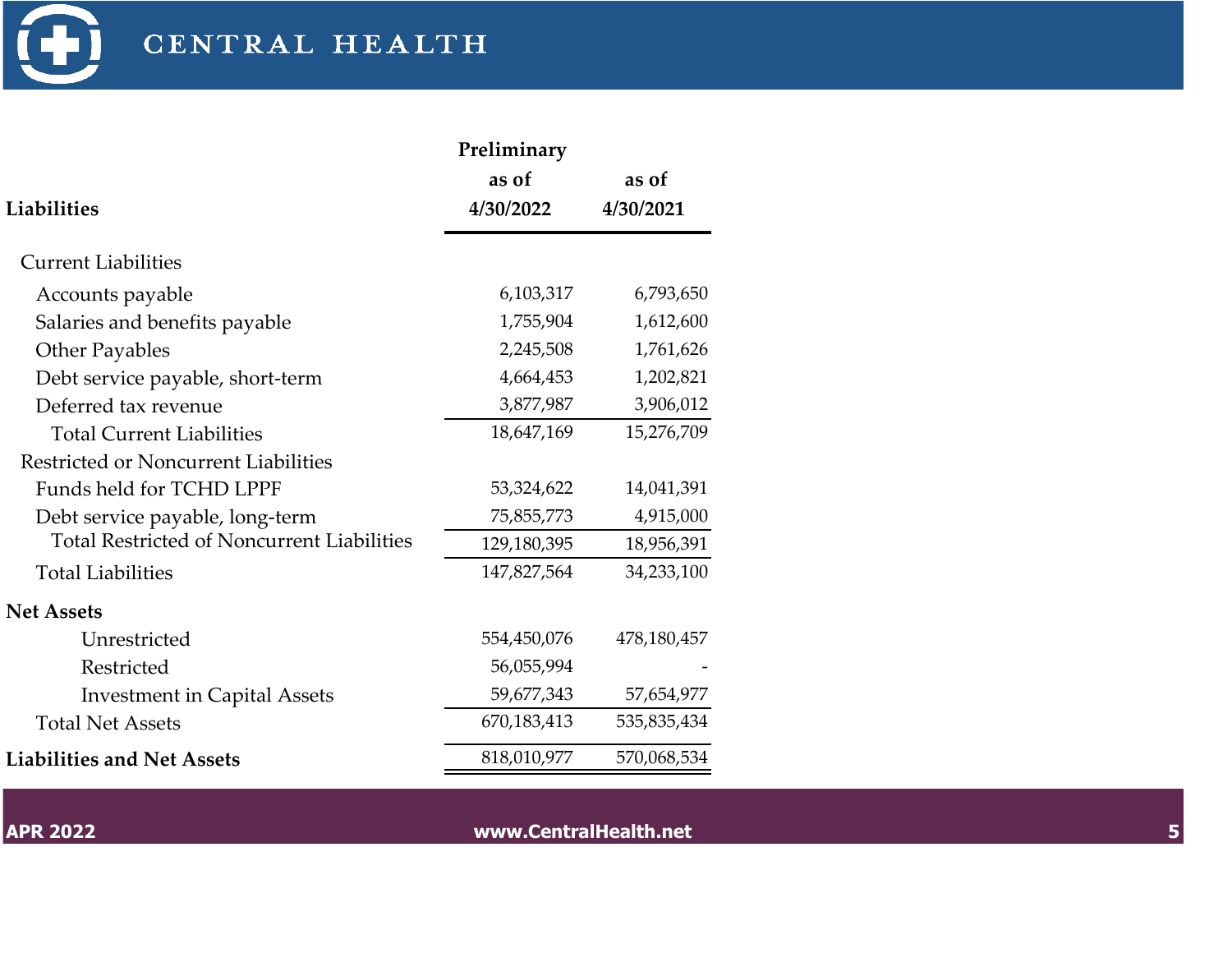CENTRAL HEALTH

|                                          |             |             |             | Percent of         |             |
|------------------------------------------|-------------|-------------|-------------|--------------------|-------------|
| Sources / Uses                           | Apr 2022    | FY22 YTD    | FY22 Budget | <b>Budget Used</b> | FY21 YTD    |
| <b>Sources</b>                           |             |             |             |                    |             |
| <b>Property Tax Revenue</b>              | 184,731     | 259,504,351 | 260,933,097 | 99%                | 236,377,064 |
| Lease Revenue                            | 888,519     | 7,813,200   | 13,422,399  | 58%                | 7,605,437   |
| <b>Other Revenue</b>                     | 269,326     | 1,004,995   | 3,000,000   | 33%                | 478,952     |
| <b>Tobacco Settlement Revenue</b>        | 4,676,730   | 4,676,730   | 3,000,000   | 156%               | 3,872,274   |
| Contingency Reserve (Carryforward)       |             | 235,884,286 | 226,521,399 | 104%               | 136,179,266 |
| <b>Total Sources</b>                     | 6,019,306   | 508,883,562 | 506,876,895 | 100%               | 384,512,993 |
| <b>Uses of Funds</b>                     |             |             |             |                    |             |
| <b>Healthcare Delivery</b>               | 8,902,840   | 79,064,411  | 491,365,797 | 16%                | 59,330,400  |
| <b>Administrative Program</b>            |             |             |             |                    |             |
| Salaries and benefits                    | 472,058     | 3,246,737   | 7,134,758   | 46%                | 2,786,959   |
| <b>Consulting Fees</b>                   | 6,562       | 285,529     | 1,341,120   | 21%                | 66,004      |
| <b>Legal Fees</b>                        | 241,371     | 495,848     | 1,456,636   | 34%                | 333,016     |
| <b>Other Purchase Goods and Services</b> | 166,494     | 947,297     | 3,287,732   | 29%                | 973,460     |
| <b>Total Administrative Program</b>      | 886,485     | 4,975,411   | 13,220,246  | 38%                | 4,159,439   |
| <b>Tax Collection Expenses</b>           | 96,516      | 1,474,178   | 2,170,853   | 68%                | 1,402,626   |
| <b>Total Uses</b>                        | 9,885,841   | 85,514,000  | 506,756,896 | 17%                | 64,892,465  |
| <b>Excess Sources / (Uses)</b>           | (3,866,535) | 423,369,562 |             |                    | 319,620,528 |

 $\bigoplus$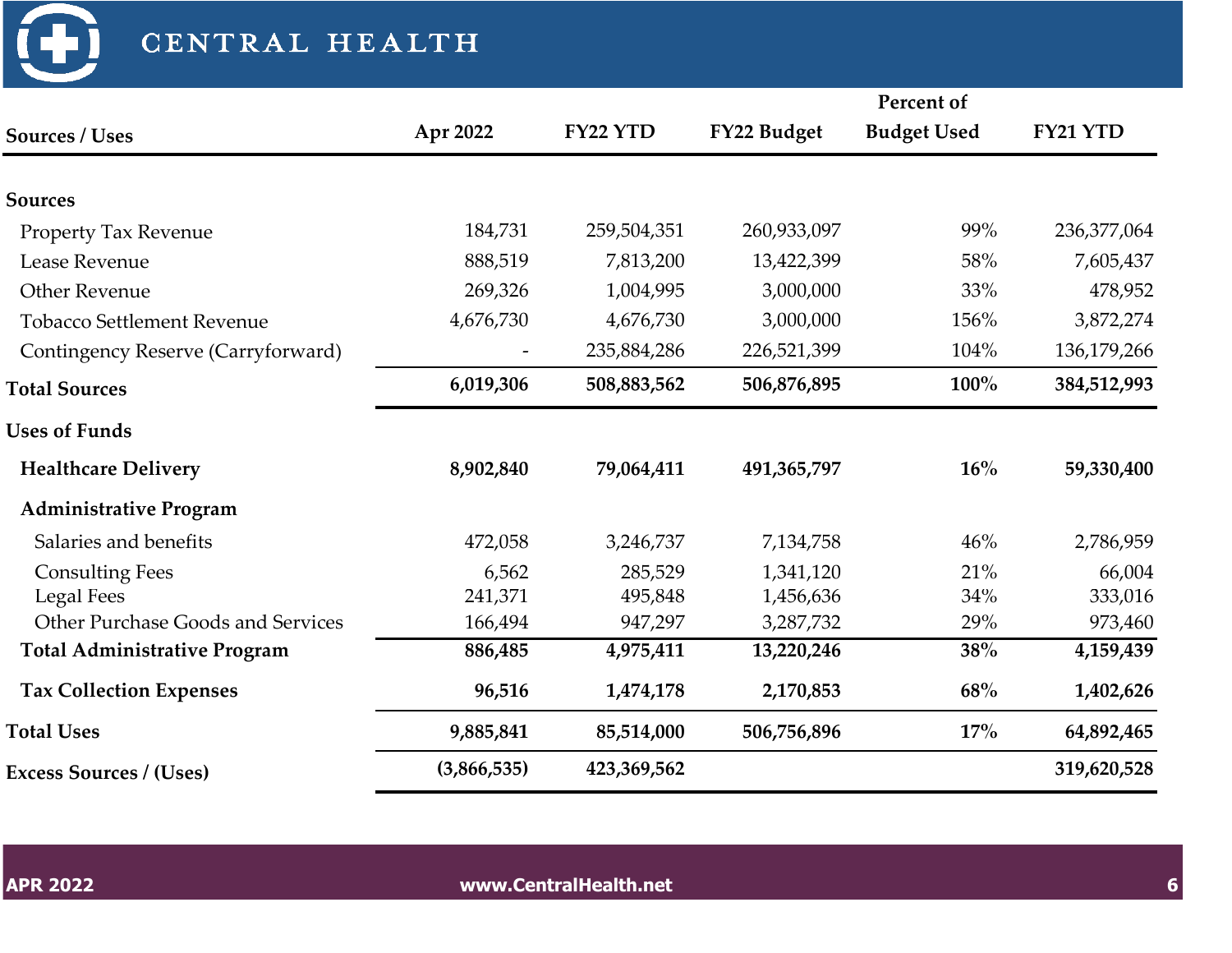

|                                                         |           |            |               | Percent of         |            |  |
|---------------------------------------------------------|-----------|------------|---------------|--------------------|------------|--|
| <b>Healthcare Delivery Summary</b>                      | Apr 2022  | FY22 YTD   | FY22 Budget   | <b>Budget Used</b> | FY21 YTD   |  |
| <b>Inter-Governmental Transfers (IGTs)</b>              |           |            | 15,509,298    | $0\%$              |            |  |
| <b>Healthcare Services</b>                              |           |            |               |                    |            |  |
| Primary Care - (see detail on Slide 10)                 | 3,960,534 | 27,210,940 | 59,040,000    | 46%                | 24,264,090 |  |
| Specialty Care, incld Dental - (see detail on Slide 11) | 522,939   | 4,361,075  | 17,175,000    | 25%                | 2,995,485  |  |
| Specialty Care, Behavioral Health                       | 9,251     | 367,451    | 1,383,856     | 27%                | 268,597    |  |
| Pharmacy                                                | 824,109   | 6,225,125  | 14,250,000    | 44%                | 5,538,186  |  |
| Post Acute Care                                         | 22,660    | 44,978     | 2,125,000     | 2%                 |            |  |
| All Other Healthcare Services                           | 57,253    | 400,770    | 6,737,035     | $6\%$              | 400,570    |  |
| Community Healthcare Initiatives Fund                   |           |            | 875,000       | $0\%$              |            |  |
| <b>Subtotal Healthcare Services</b>                     | 5,396,746 | 38,610,339 | 101,585,891   | 38%                | 33,466,928 |  |
| <b>ACA Premium Assist, Education, Enrollment</b>        | 1,128,070 | 7,605,810  | 13,782,929    | 55%                | 6,919,417  |  |
| Healthcare Facilities and Campus Redevelopment          | 502,919   | 2,369,400  | 6,284,795     | 38%                | 1,482,719  |  |
| <b>Healthcare Delivery Operating Costs</b>              | 1,742,761 | 11,441,944 | 35,631,887    | 32%                | 9,730,269  |  |
| <b>SubTotal</b>                                         | 8,770,496 | 60,027,493 | 157,285,502   | 38%                | 51,599,333 |  |
| Debt, Reserves and Transfers                            | 132,344   | 19,036,918 | 318,570,997   | 6%                 | 7,731,067  |  |
| <b>Total Healthcare Delivery</b>                        | 8,902,840 | 79,064,411 | 491, 365, 797 | 16%                | 59,330,400 |  |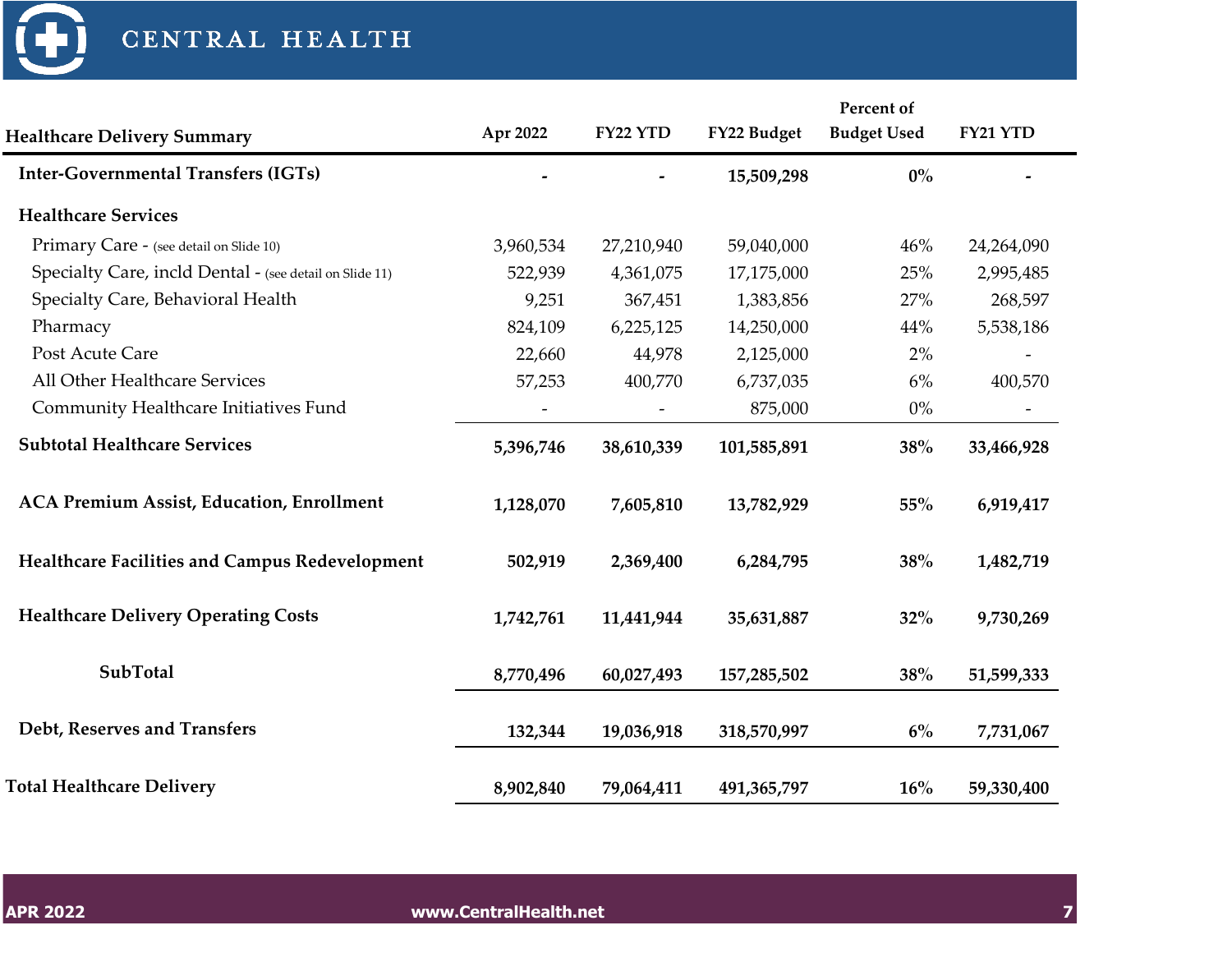

Details for Health Care Delivery on the following slides.

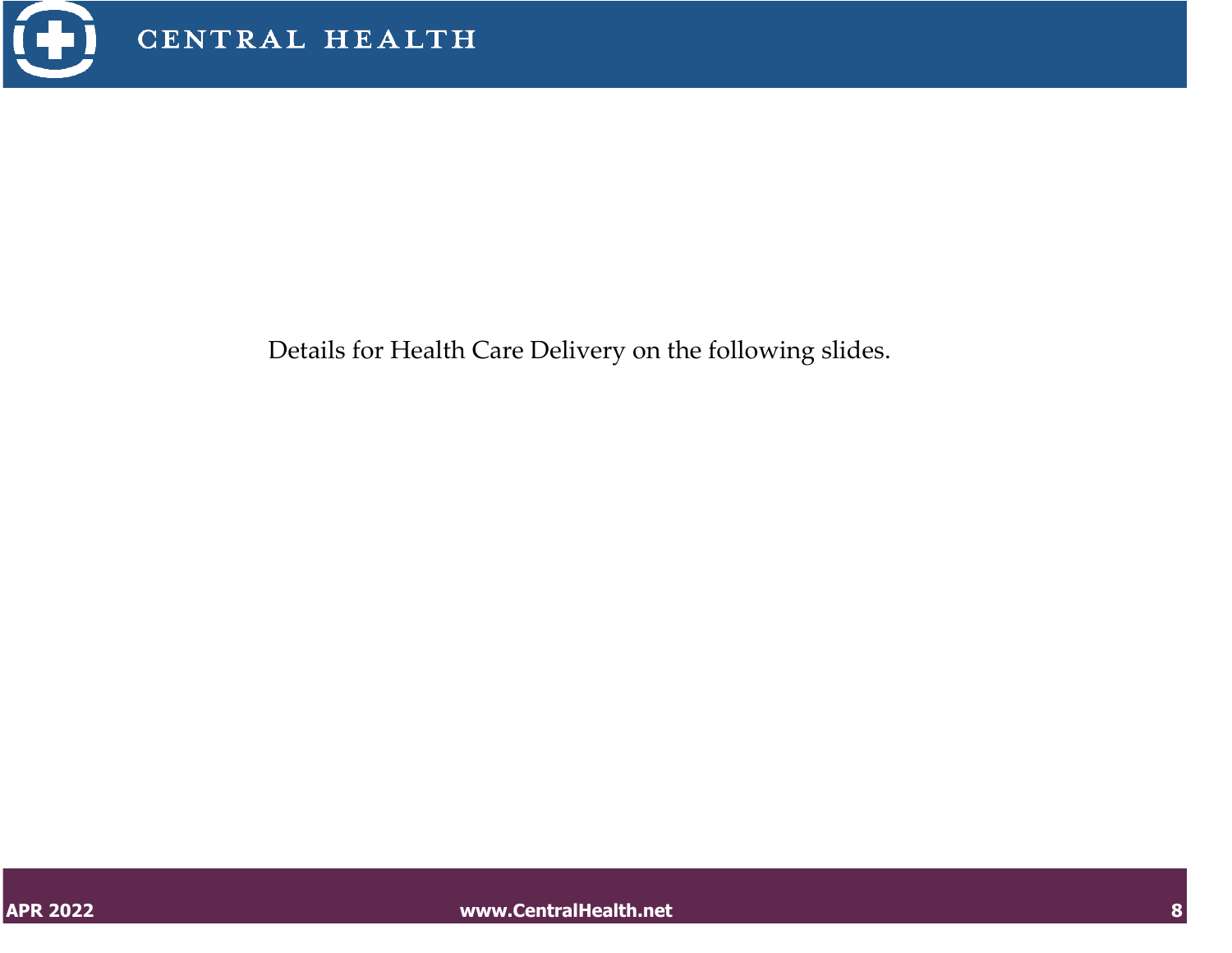

| CENTRAL HEALTH                                   |           |            |             |                    |            |
|--------------------------------------------------|-----------|------------|-------------|--------------------|------------|
|                                                  |           |            |             | Percent of         |            |
| <b>Healthcare Delivery Detail</b>                | Apr 2022  | FY22 YTD   | FY22 Budget | <b>Budget Used</b> | FY21 YTD   |
| <b>Healthcare Operations and Support</b>         |           |            |             |                    |            |
| <b>ACA and Premium Assistance Programs</b>       |           |            |             |                    |            |
| High Risk Premium Programs                       | 864,567   | 5,485,029  | 10,240,575  | 54%                | 4,841,097  |
| <b>CHAP</b> Program                              | 250,464   | 1,592,991  | 2,959,354   | 54%                | 1,561,533  |
| <b>ACA Enrollment and Education Services</b>     | 13,039    | 527,790    | 583,000     | 91%                | 516,787    |
| <b>Subtotal ACA &amp; Premium Assist Program</b> | 1,128,070 | 7,605,810  | 13,782,929  | 55%                | 6,919,417  |
| <b>Healthcare Facilities and Campus</b>          |           |            |             |                    |            |
| Salaries and benefits                            | 26,937    | 195,153    | 395,914     | 49%                | 56,419     |
| <b>Consulting Services</b>                       |           | 5,096      | 1,512,000   | $0\%$              | 125,277    |
| <b>Legal Fees</b>                                |           | 26,583     | 370,000     | $7\%$              | 169,319    |
| Other Goods & Svc incl. UT Ground Lease          | 475,982   | 2,142,568  | 4,006,881   | 53%                | 1,131,704  |
| <b>Subtotal Healthcare Facilities and Campus</b> | 502,919   | 2,369,400  | 6,284,795   | 38%                | 1,482,719  |
| <b>Healthcare Delivery Operating Costs</b>       |           |            |             |                    |            |
| Salaries and benefits                            | 1,165,911 | 8,157,148  | 18,866,066  | 43%                | 6,858,076  |
| <b>Consulting Services</b>                       | (2,570)   | 275,248    | 840,000     | 33%                | 22,114     |
| <b>Legal Fees</b>                                |           | 16,564     | 339,000     | 5%                 | 76,234     |
| Other Services and Purchased Goods               | 579,420   | 2,992,984  | 15,586,821  | 19%                | 2,773,845  |
| <b>Subtotal HCD Operating Cost</b>               | 1,742,761 | 11,441,944 | 35,631,887  | 32%                | 9,730,269  |
| Debt Service, Reserves and Transfers             |           |            |             |                    |            |
| Debt Service                                     | 132,344   | 5,347,905  | 6,152,676   | 87%                | 1,231,067  |
| Healthcare Capital Line of Credit                | -         |            | 1,091,773   |                    |            |
| FY2022 Capital reserve                           |           | 13,689,013 | 12,546,013  | 109%               | 6,500,000  |
| FY2022 Contingency reserve appropriation         |           |            | 298,780,535 |                    |            |
| <b>Subtotal Debt, Reserves and Transfers</b>     | 132,344   | 19,036,918 | 318,570,997 | 6%                 | 7,731,067  |
| <b>Total Healthcare Delivery</b>                 | 8,902,840 | 79,064,411 | 491,365,797 | 16%                | 59,330,400 |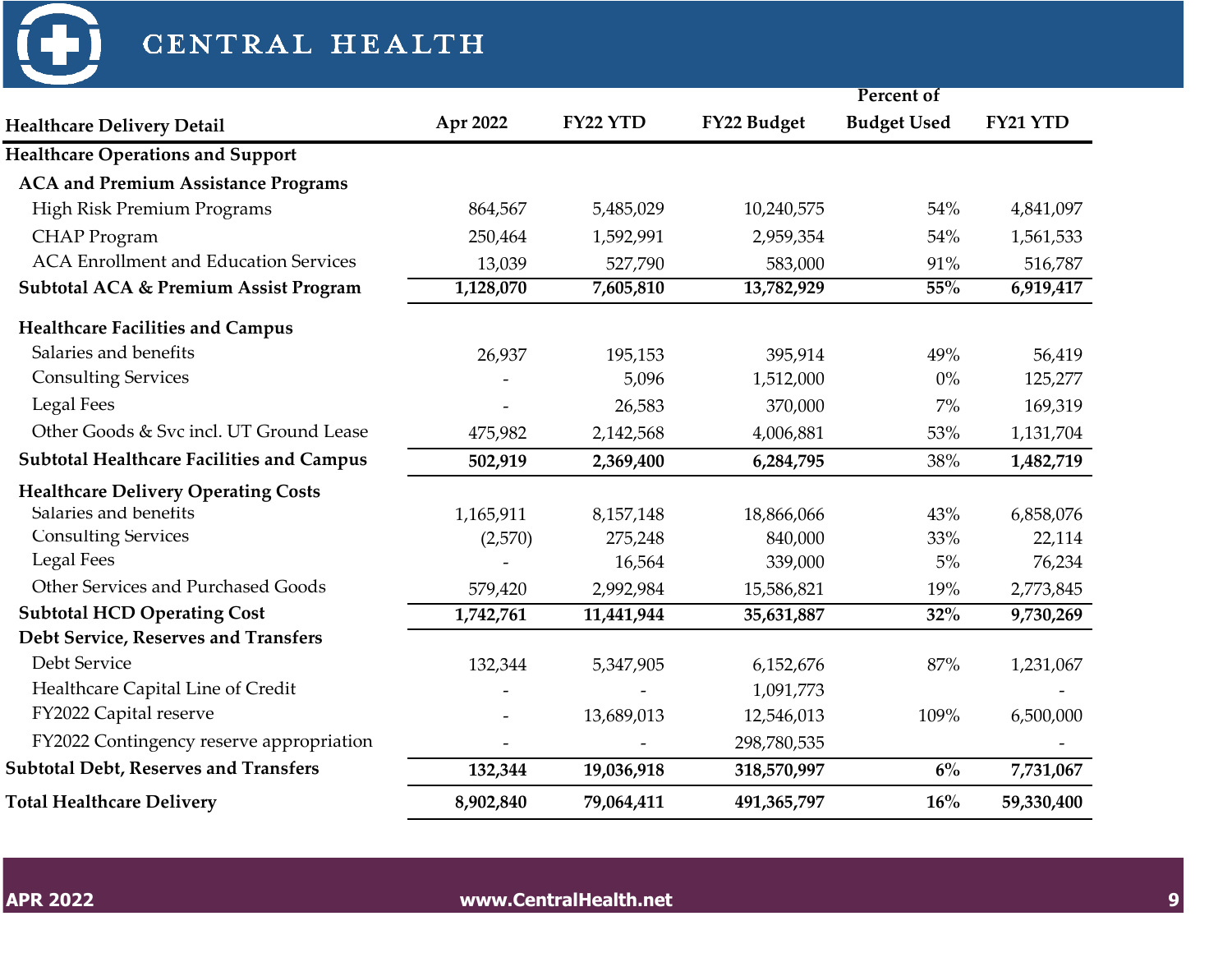

|                                           | Apr 2022  | FY22 YTD   | FY22 Budget | Percent of<br><b>Budget Used</b> | FY21 YTD   |
|-------------------------------------------|-----------|------------|-------------|----------------------------------|------------|
| <b>Healthcare Delivery - Primary Care</b> |           |            |             |                                  |            |
| <b>Primary Care</b>                       |           |            |             |                                  |            |
| CommUnity Care                            | 3,063,957 | 22,455,707 | 45,885,000  | 49%                              | 20,110,106 |
| Lone Star Circle of Care                  | 609,345   | 3,383,439  | 6,755,000   | 50%                              | 2,873,428  |
| People's Community Clinic                 | 274,356   | 1,276,521  | 2,600,000   | 49%                              | 1,159,548  |
| <b>Other Primary Care</b>                 | 12,876    | 95,273     | 3,800,000   | 3%                               | 121,008    |
|                                           |           |            |             |                                  |            |
| <b>Subtotal Primary Care Services</b>     | 3,960,534 | 27,210,940 | 59,040,000  | $46\%$                           | 24,264,090 |

(continued on next page)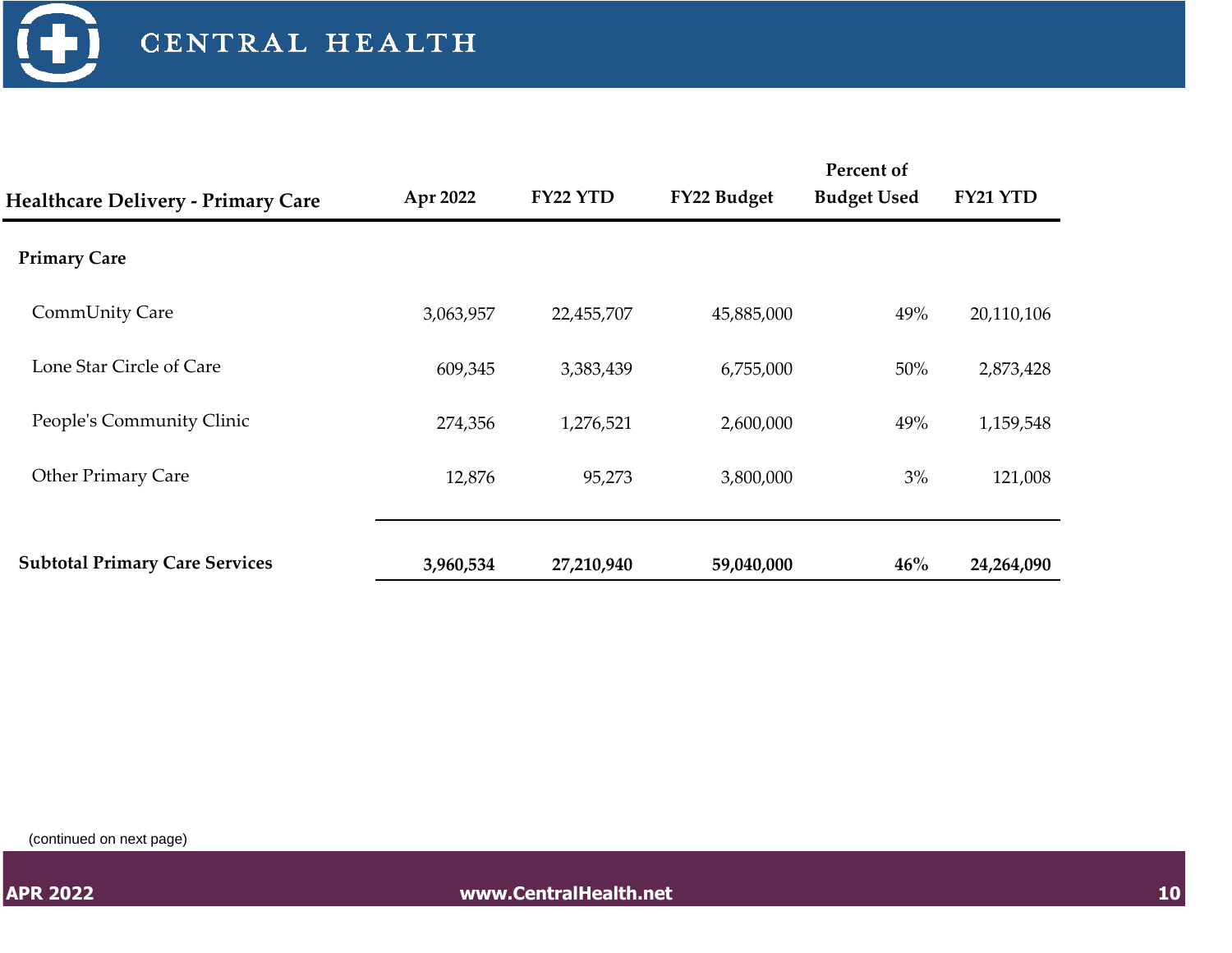

#### CENTRAL HEALTH

|                                             |                  |                  |            | Percent of              |                  | <b>YOY Percent</b> |                          |
|---------------------------------------------|------------------|------------------|------------|-------------------------|------------------|--------------------|--------------------------|
| <b>Healthcare Delivery - Specialty Care</b> | Apr 2022         | FY22 YTD         |            | FY22 Budget Budget Used | FY21 YTD         | Change             | Comments*                |
|                                             |                  |                  |            |                         |                  |                    |                          |
| <b>Specialty Care</b>                       |                  |                  |            |                         |                  |                    |                          |
| Ancillary Services & DME                    | 16,572           | 45,660           | 735,000    | $6\%$                   | 48,808           | $-6%$              |                          |
| Cardiology                                  | 14,243           | 154,318          | 265,000    | 58%                     | 59,514           |                    | 159% Service Expansion   |
| <b>Referral Services</b>                    | 25,000           | 175,000          | 500,000    | 35%                     | 175,000          | $0\%$              |                          |
| <b>Dental Specialty</b>                     | 154,951          | 640,601          | 1,300,000  | 49%                     | 327,159          |                    | 96% Service Expansion    |
| Dermatology                                 | 23,262           | 405,487          | 550,000    | 74%                     | 216,571          | 87%                |                          |
| Ear, Nose & Throat ENT                      | 4,894            | 85,507           | 350,000    | 24%                     | 146,480          | $-42%$             |                          |
| Endocrinology                               | 35,012           | 414,062          | 575,000    | 72%                     | 181,263          |                    | 128% Service Expansion   |
| Gastroenterology                            | 57,213           | 649,280          | 2,100,000  | 31%                     | 441,869          | 47%                |                          |
| <b>General Surgery</b>                      | 13,889           | 42,236           | 300,000    | 14%                     | 26,458           | 60%                |                          |
| <b>Gynecology Complex</b>                   | $\theta$         | $\Omega$         | 100,000    | $0\%$                   | (2,200)          |                    | -100% CCC Agreement      |
| Nephrology                                  | 3,998            | 21,548           | 200,000    | 11%                     | 9,156            |                    | 135% New service in FY21 |
| Oncology                                    | 24,223           | 175,750          | 700,000    | 25%                     | 147,226          | 19%                |                          |
| Ophthalmology                               | 119,550          | 641,277          | 1,650,000  | 39%                     | 637,115          | $1\%$              |                          |
| Prosthetics                                 | 3,165            | 62,525           | 200,000    | 31%                     | 53,078           | 18%                |                          |
| Podiatry                                    | 2,054            | 309,286          | 350,000    | $88\%$                  | 101,920          |                    | 203% Service Expansion   |
| Pulmonology                                 | 6,240            | 171,990          | 375,000    | 46%                     | 108,346          |                    | 59% Service Expansion    |
| Reproductive and Sexual Health              | 10               | 205,045          | 1,150,000  | 18%                     | 204,676          | $0\%$              |                          |
| Rheumatology                                | 8,678            | 69,282           | 250,000    | 28%                     | 77,521           | $-11%$             |                          |
| Neurology                                   | $\boldsymbol{0}$ | $\overline{0}$   | 100,000    | $0\%$                   | $\boldsymbol{0}$ |                    | 0% New CUC Service       |
| <b>Wound Care</b>                           | 5,290            | 87,390           | 150,000    | 58%                     | 35,525           |                    | 146% Service Expansion   |
| <b>Subtotal Specialty Care</b>              | 518,244          | 4,356,244        | 11,900,000 | 37%                     | 2,995,485        | $45\%$             |                          |
|                                             |                  |                  |            |                         |                  |                    |                          |
| MAP Basic Expansion                         | $\boldsymbol{0}$ | $\boldsymbol{0}$ | 1,975,000  | $0\%$                   | $\boldsymbol{0}$ | $\boldsymbol{0}$   |                          |
| <b>Systems Planning Expansion</b>           | $\boldsymbol{0}$ | $\boldsymbol{0}$ | 3,300,000  | $0\%$                   | $\boldsymbol{0}$ | $\Omega$           |                          |
| <b>Total Specialty Care</b>                 | 518,244          | 4,356,244        | 17,175,000 | 25%                     | 2,995,485        | 45%                |                          |

 $*$  Changes greater than \$90,000 and  $+$  / - 33%